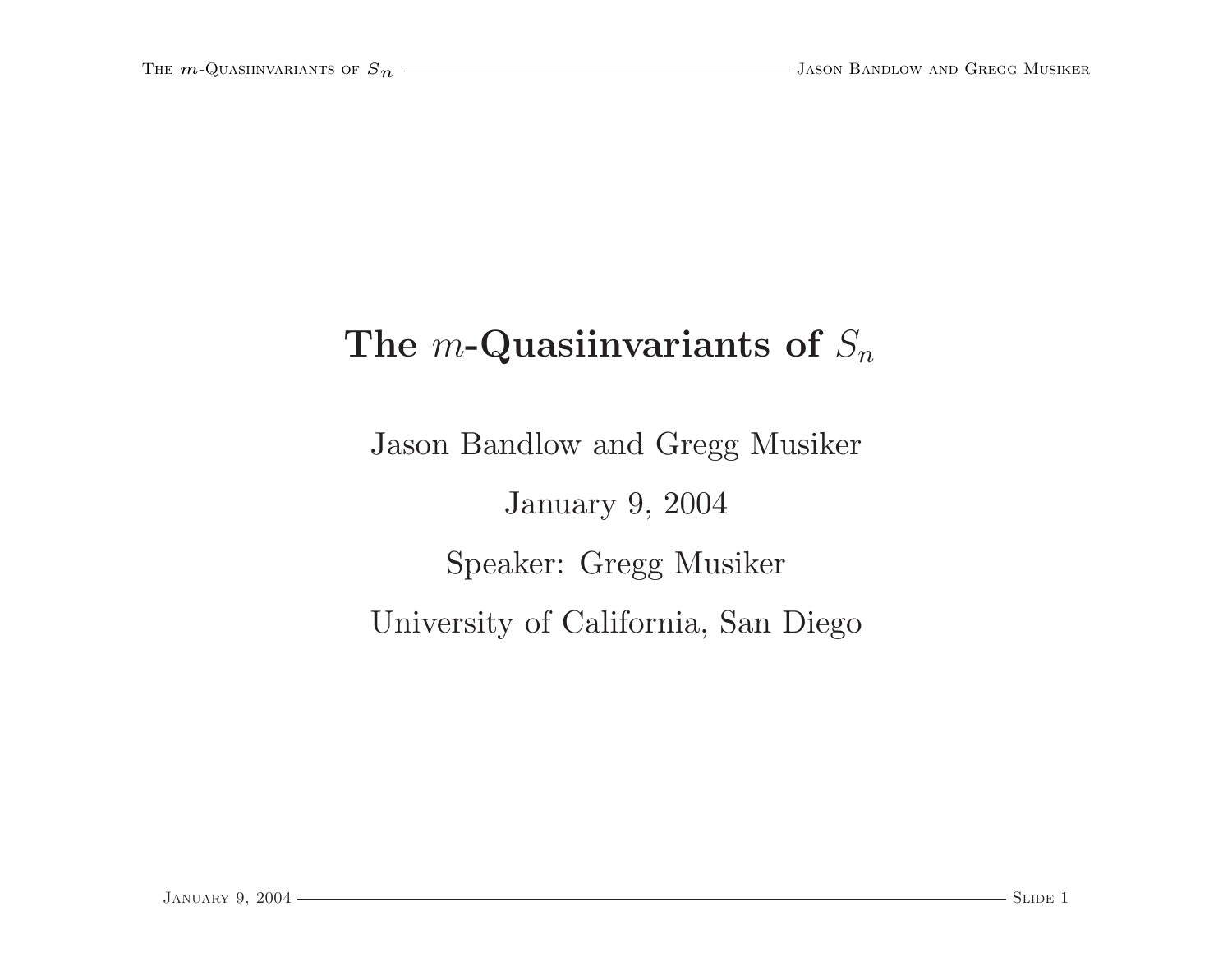The symmetric group  $S_n$  acts on the ring of polynomials  $\mathbb{Q}[x_1, \ldots, x_n]$  by permuting indices. For example, if we let  $P = x_1^2x_5 + x_4x_6 + x_3^3 + x_2x_3$ , then

$$
((132)(5)(46))P = x_3^2x_5 + x_4x_6 + x_2^3 + x_1x_2
$$

A polynomial P is symmetric (an invariant of  $S_n$ ) if and only if

$$
\sigma(P) = P \text{ for all } \sigma \in S_n.
$$

For example, in  $S_3$  some invariants are:

$$
e_1 = x_1 + x_2 + x_3
$$
  
\n
$$
e_2 = x_1x_2 + x_1x_3 + x_2x_3
$$
  
\n
$$
e_3 = x_1x_2x_3
$$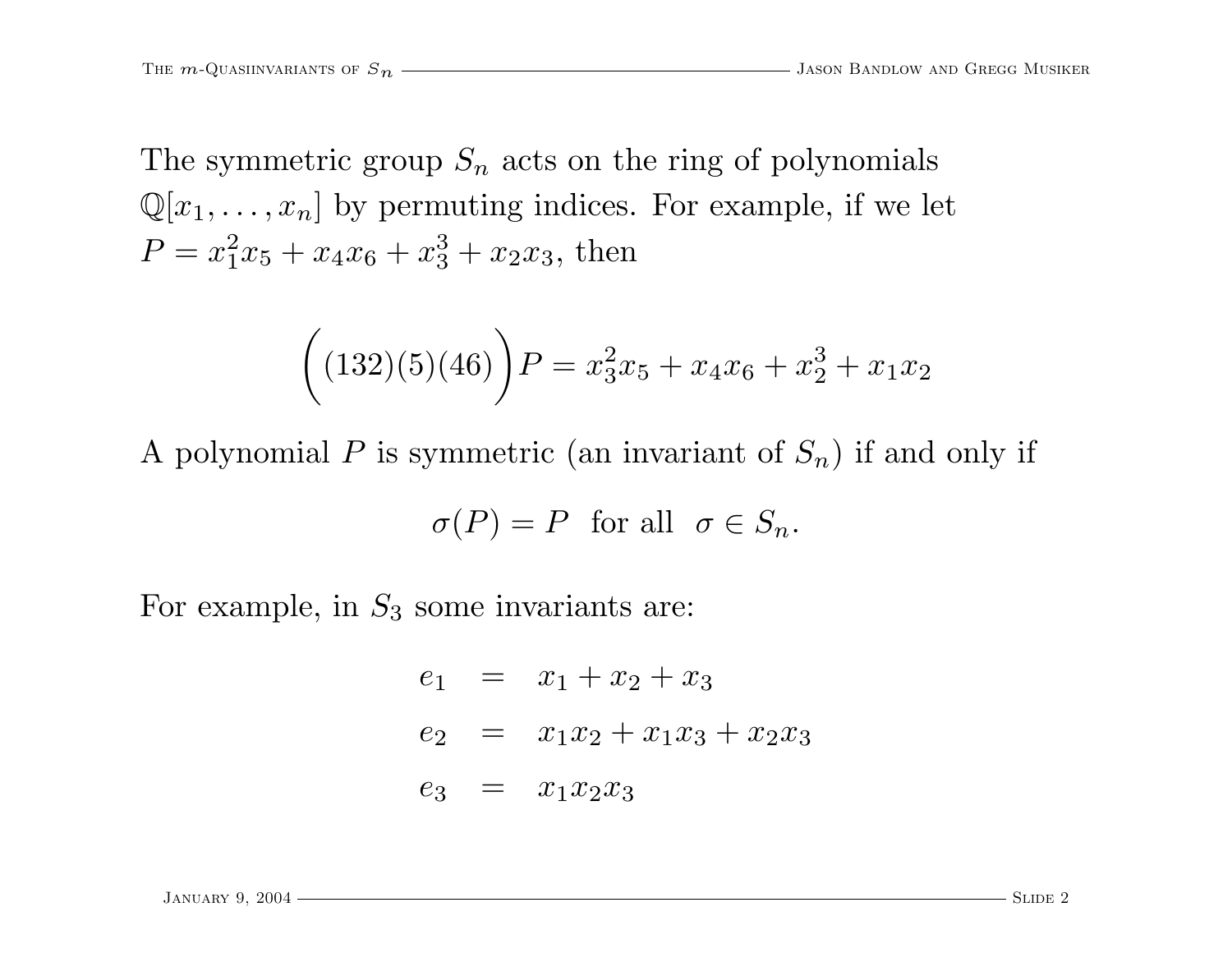Any invariant of  $S_n$  can be written as a polynomial in  ${e_1, e_2, \ldots, e_n}$  where

$$
e_k = \sum_{1 \le i_1 < \dots < i_k \le n} x_{i_1} x_{i_2} \dotsm x_{i_k}
$$

A classic result states that  $\mathbb{Q}[x_1, \ldots, x_n]$  is a free module of rank n! over the ideal  $(e_1, \ldots, e_n)$ .

For example any polynomial in  $\mathbb{Q}[x_1, x_2, x_3]$  can be written uniquely as

$$
A_1 + A_2 x_2 + A_3 x_3 + A_4 x_2 x_3 + A_5 x_3^2 + A_6 x_2 x_3^2
$$

where  $A_1, \ldots, A_6$  are symmetric polynomials.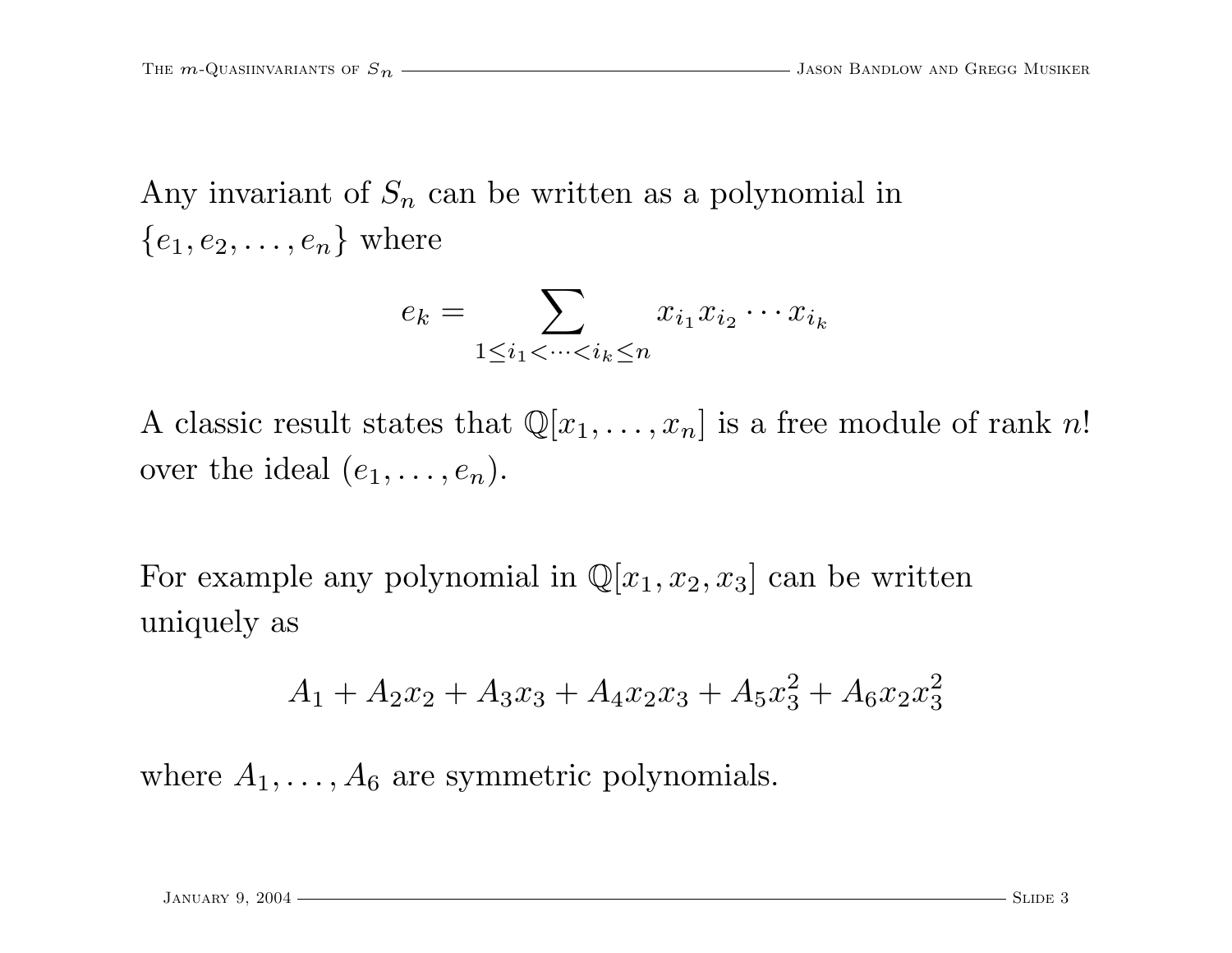A polynomial P is m-quasiinvariant if and only if  $P - (i, j)(P)$  is divisible by  $(x_i - x_j)^{2m+1}$  for all transpositions  $(i, j)$  in  $S_n$ .

**Lemma 1** The m-quasiinvariants of  $S_n$ , which we will denote as  $QI_m$ , form a sequence of nested rings.

$$
\mathbb{Q}[x_1,\ldots,x_n]=QI_0\supset QI_1\supset QI_2\supset\cdots\supset QI_{\infty}=\Lambda_n
$$

where  $\Lambda_n$  is the ring of n-variable symmetric polynomials.

The group  $S_n$  acts on the rings  $QI_m$  just as it acts on the polynomial ring.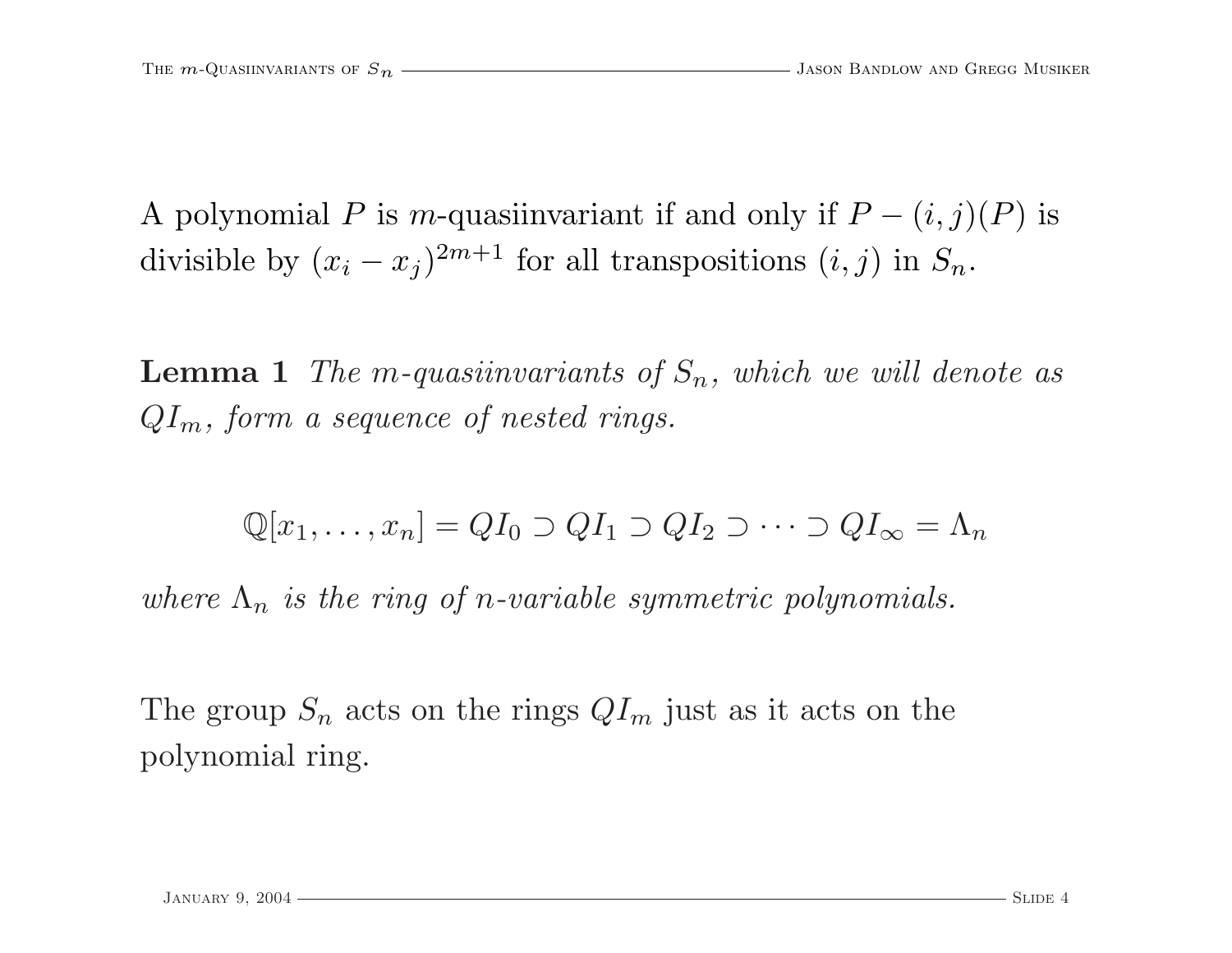Theorem <sup>1</sup> (Etingof and Ginzburg) Just like in the  $\mathbb{Q}[x_1,\ldots,x_n]$  case, we can write any element of  $QI_m$  as a unique sum

$$
\sum_{i=1}^{n!} A_i(e_1,\ldots,e_n) \cdot \eta_i
$$

where the  $A_i$ 's are polynomials and the  $\eta_i$ 's are elements of  $QI_m$ .

These  $\eta_i$ 's are therefore a basis for  $QI_m/(\langle e_1, e_2, \ldots e_n \rangle)$ , a space which has the following Hilbert Series [Felder and Veselov]:

$$
\sum_{i=1}^{n!} q^{degree(\eta_i)} = \sum_{T \in ST(n)} q^{m(\binom{n}{2} - content(\lambda(T))) + cocharge(T)}
$$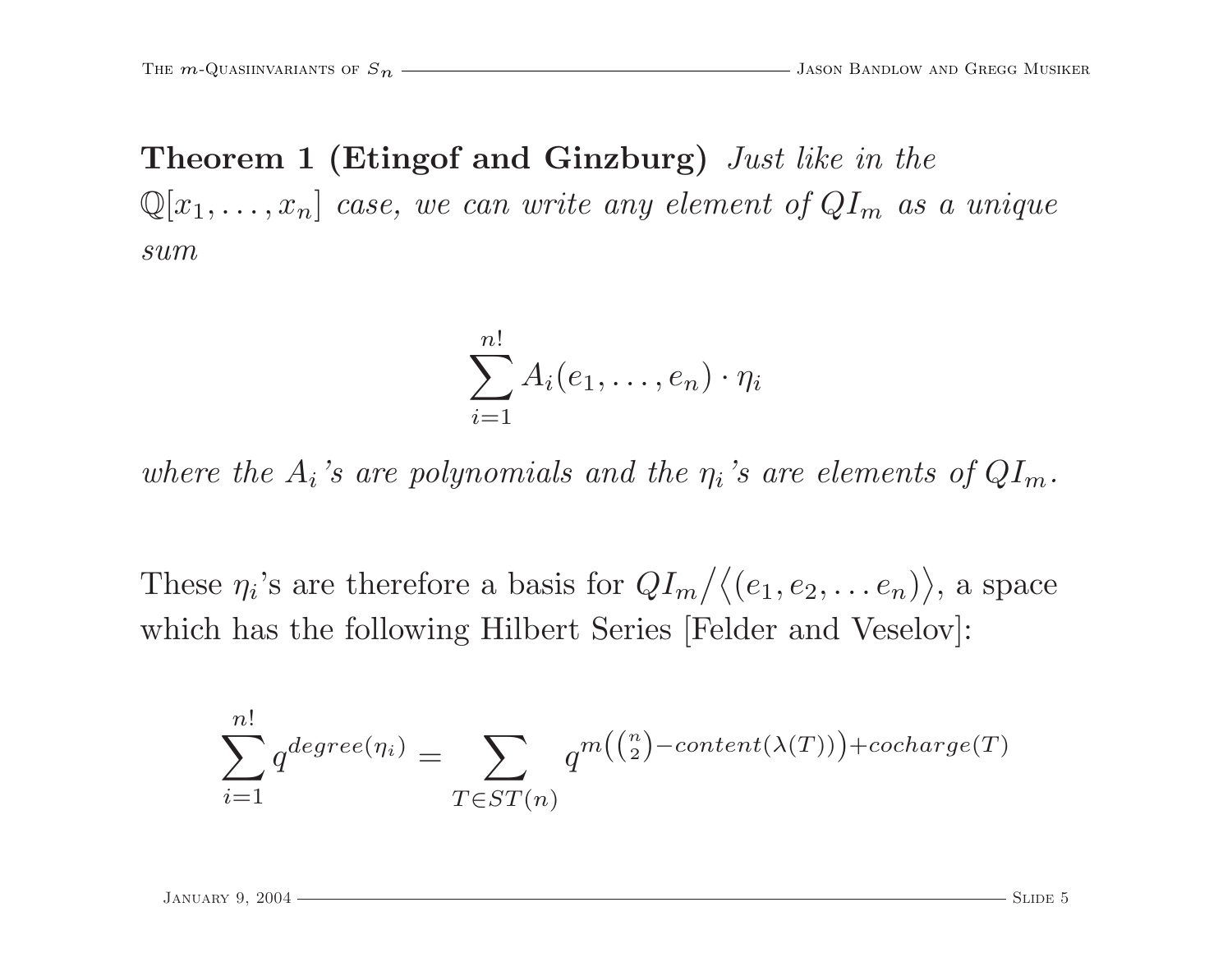In the case that  $n=3$  the Hilbert Series of  $QI_m/(\langle e_1, e_2, e_3 \rangle)$  is

$$
q^{0} + 2q^{3m+1} + 2q^{3m+2} + q^{6m+3}.
$$

 $\mathbf{Proposition\ 1}\ \ QI_m \big/ \big\langle (e_1, e_2, e_3) \big\rangle\ has\ basis$ 

$$
\{1, B_{3m+1}, (13)B_{3m+1}, B_{3m+2}, (13)B_{3m+2}, \Delta_3^{2m+1}\}
$$

where  $\Delta_3 = (x_1 - x_2)(x_1 - x_3)(x_2 - x_3)$  and the polynomials  $B_{3m+1}$ and  $B_{3m+2}$  have the form

$$
Q_d = \sum_{0 \le i \le j \le m} C_{[i,j]} x_1^{d-i-j} m_{[i,j]}(x_2, x_3)
$$

for  $d = 3m + 1$  and  $3m + 2$  respectively where  $m_{[i,i]}(x_2, x_3) = x_2^i x_3^i$ and  $m_{[i,j]}(x_2, x_3) = x_2^i x_3^j + x_2^j x_3^i$ .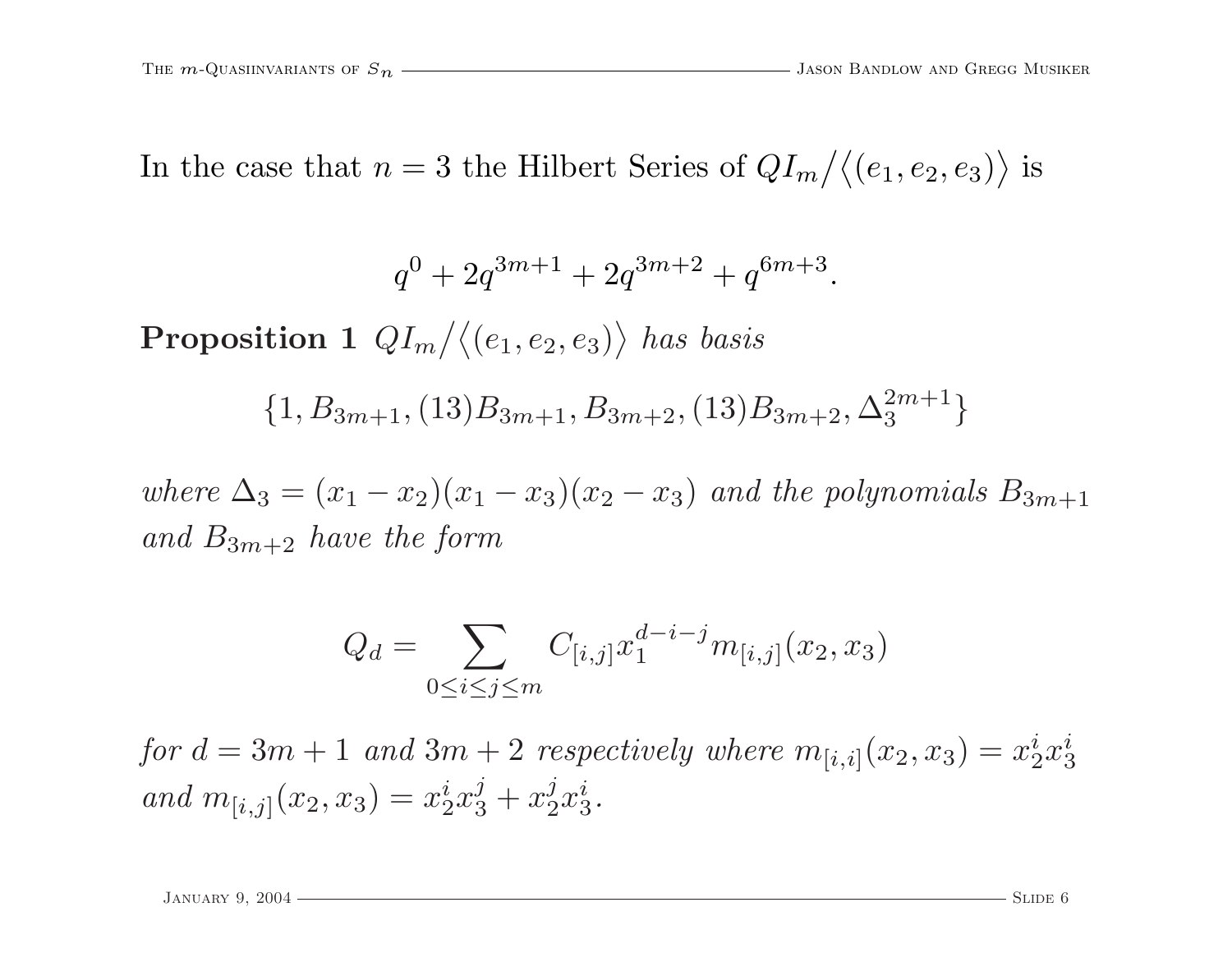## How to solve for the coefficients  $C_{[i,j]}$

**Lemma 2**  $Q_d$  is m-quasiinvariant if and only if the coefficients  $C_{[i,j]}$  satisfy the linear equations

$$
\sum_{0 \le j \le i \le m} A_{i,j,k,l} C_{[i,j]} = 0
$$

for  $k \in \{0, ..., m\}$  and  $l \in \{1, 3, 5, ..., 2m - 1\}$ . Here we set

$$
A_{i,j,k,l} = \begin{cases} {i \choose k} {d-i-k \choose l} - {i \choose k} {2i-k \choose l} & \text{if } i = j, \\ {i \choose k} {d-j-k \choose l} + {j \choose k} {d-i-k \choose l} - ({i \choose k} + {j \choose k}) \ {i+j-k \choose l} & \text{if } i \neq j. \end{cases}
$$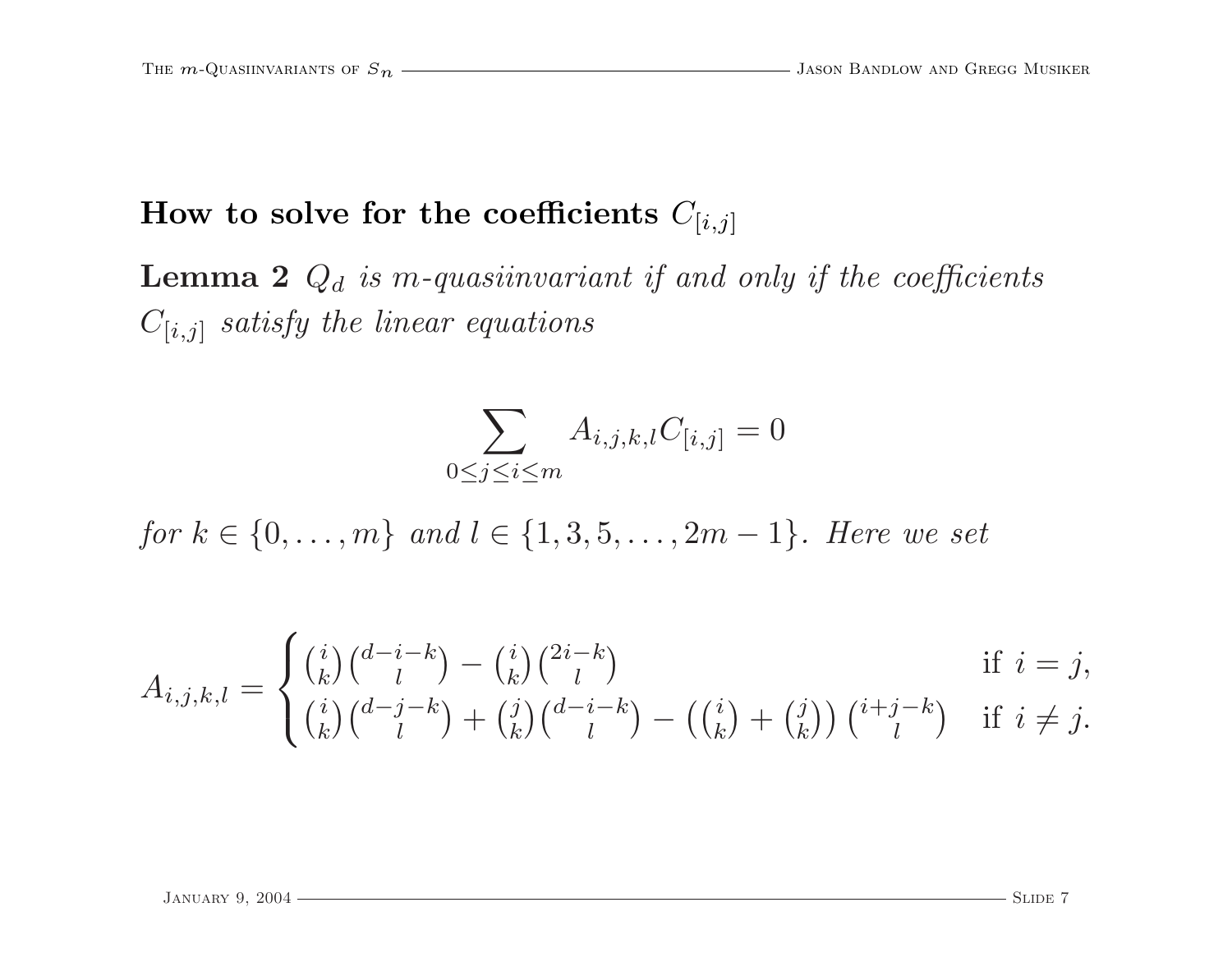**Lemma 3** In the cases  $d = 3m + 1$  or  $3m + 2$ , solving these equations <sup>y</sup>ields an <sup>m</sup>-quasiinvariant of degree d (unique up to scalar multiplication).

To prove this Lemma, we show that the  $m(m+1) \times \binom{m+2}{2}$  matrix of entries  $A_{i,j,k,l}$  has a nullspace of dimension one.

We restrict to the  $\left(\binom{m+2}{2} - 1\right) \times \left(\binom{m+2}{2} - 1\right)$  submatrix  $B_m$  of entries  $A_{i,j,k,l}$  where  $[i, j] \neq [m, m]$ ,  $0 \leq k \leq m-1$  and  $l \in \{2m-2k-1,\ldots,2m-3,2m-1\}$  or  $k=m$  and  $l \in \{1, 3, 5, \ldots, 2m - 1\}.$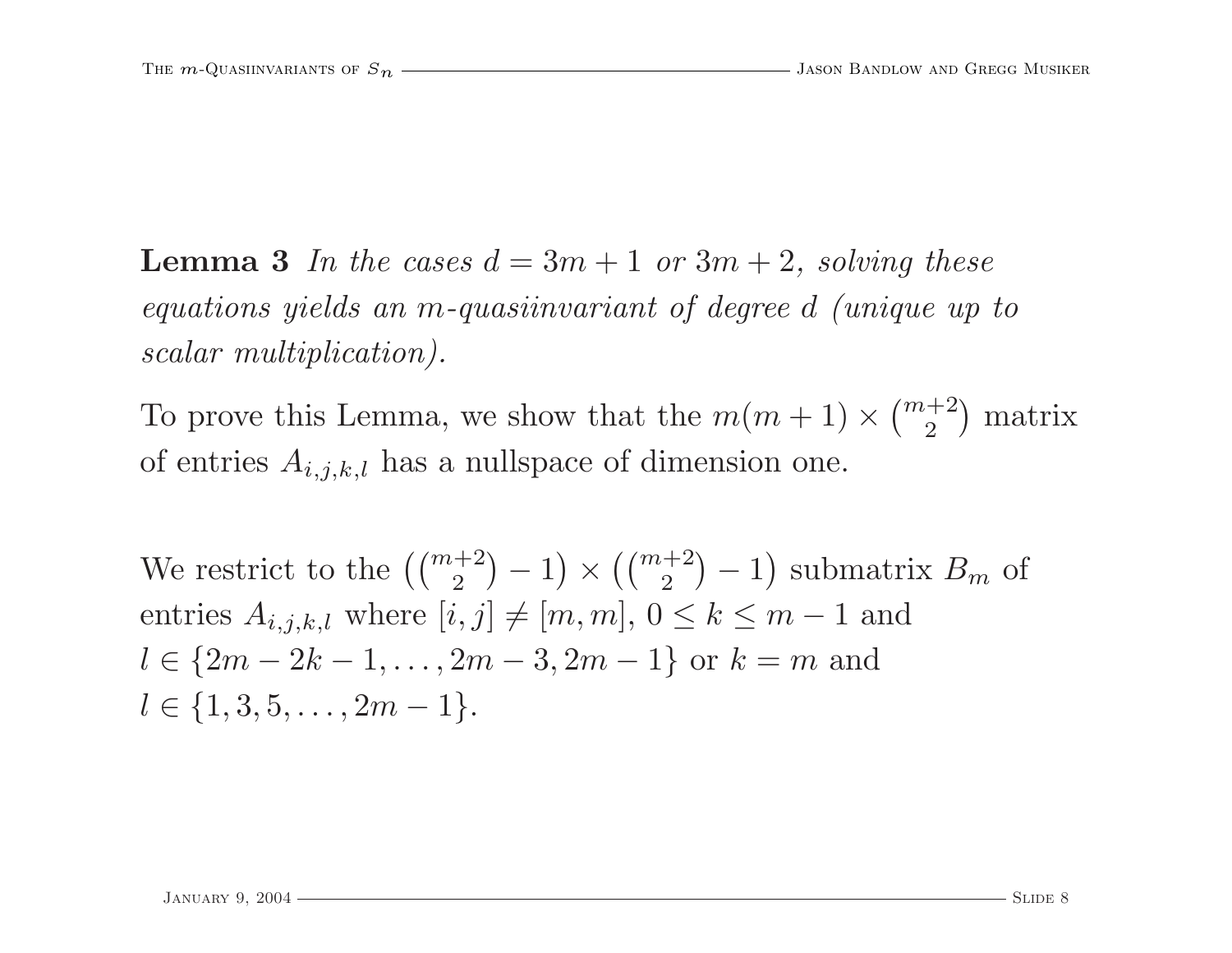Proving that the matrix  $B_m$  is nonsingular will show that the rank of the full matrix is  $\binom{m+2}{2} - 1$  and thus the nullspace has dimension  $\leq 1$ . We conclude that the dimension is exactly one since by proposition 1, nonzero m-quasiinvariants of form  $Q_d$  exist.

## Proving nonsingularity of  $B_m$ .

Matrix  $B_m$  is block diagonal with one block of size 1, one of size 2, and so on except that there will be two blocks of size <sup>m</sup>.

We let  $B^{k,m}$  be the kth block for  $k \in \{1, \ldots, m\}$  and denote the last block as  $B^m$ .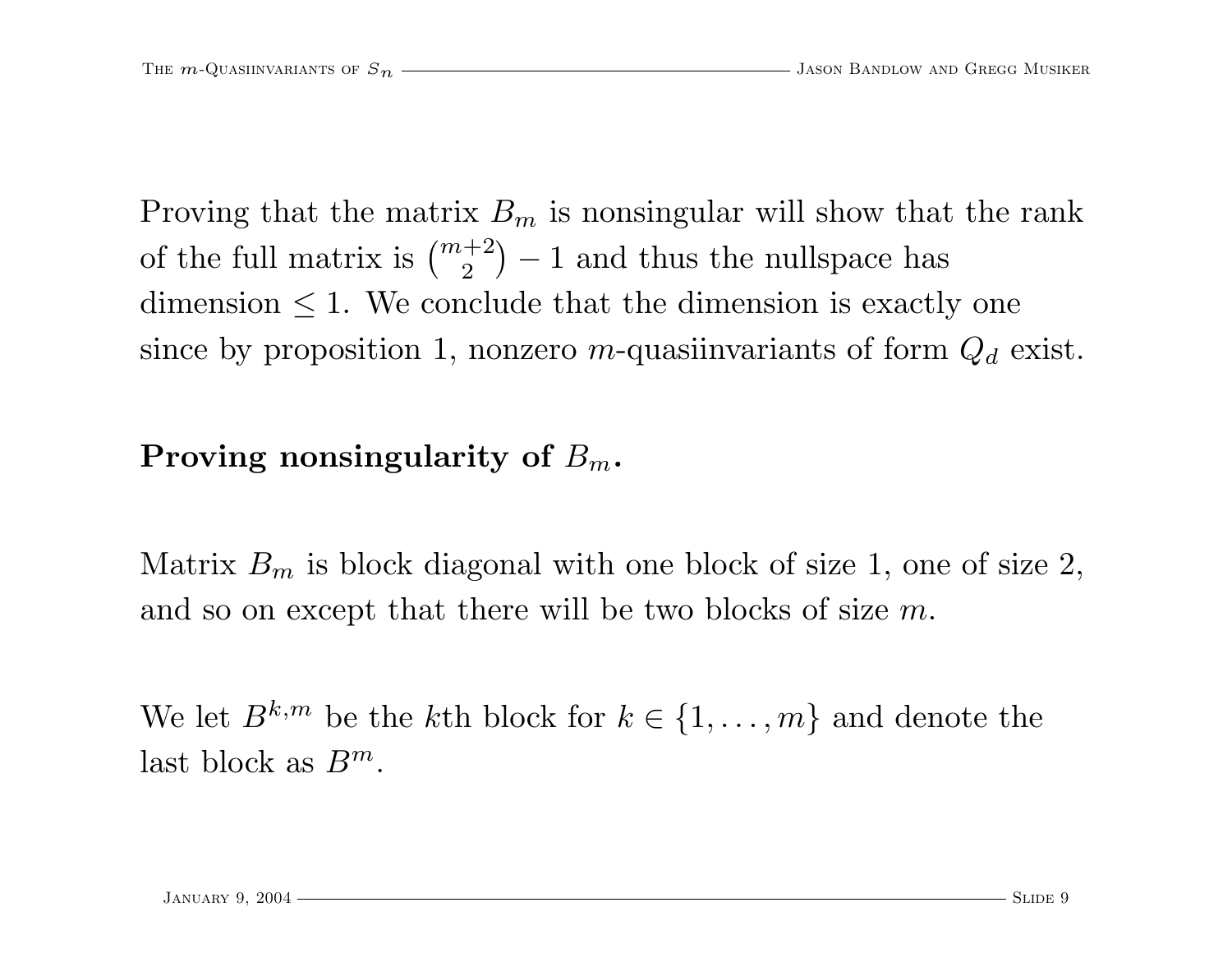.

For 
$$
B^{k,m}
$$
,  $0 \le j \le k-1$ ,  $l \in \{2m-2k+1, 2m-2k-1, ..., 2m-1\}$ 

and for  $B^m$ ,  $0 \le j \le m-1$  and  $l \in \{1, 3, ..., 2m-1\}$ .

$$
B^{k,m} = \left[ \binom{d-j-k-1}{l} - \binom{j}{l} \right]_{l,j}, \quad B^m = \left[ \binom{d-j-m}{l} - \binom{j}{l} \right]_{l,j}.
$$

For example, when  $m = 3$  and  $d = 10$ , matrix  $B_m$  is

| 252            | 378           | 126            | 308              | 182      | 56             | 273 | 147 | 75          |
|----------------|---------------|----------------|------------------|----------|----------------|-----|-----|-------------|
| $\Omega$       | 126           | 56             | 252              | 133      | 42             | 378 | 174 | 75          |
| $\overline{0}$ | 84            | 56             | 168              | 147      | 68             | 252 | 184 | 125         |
| $\Omega$       | $\Omega$      | $\overline{0}$ | 56               | 21       | 6              | 168 | 63  | 19          |
| $\theta$       | 0             | 0              | 56               | 35       | 20             | 168 | 105 | 66          |
| $\Omega$       | $\mathcal{O}$ | 0              | 8                | 6        | $\overline{4}$ | 21  | 15  | 11          |
| $\Omega$       | 0             | 0              | $\Omega$         | $\Omega$ | $\Omega$       | 21  | 6   | $\mathbf 1$ |
| $\Omega$       | 0             | $\mathbf{O}$   | $\left( \right)$ | 0        | $\overline{0}$ | 35  | 20  | 10          |
|                |               |                |                  |          | $\theta$       |     | 5   | 3           |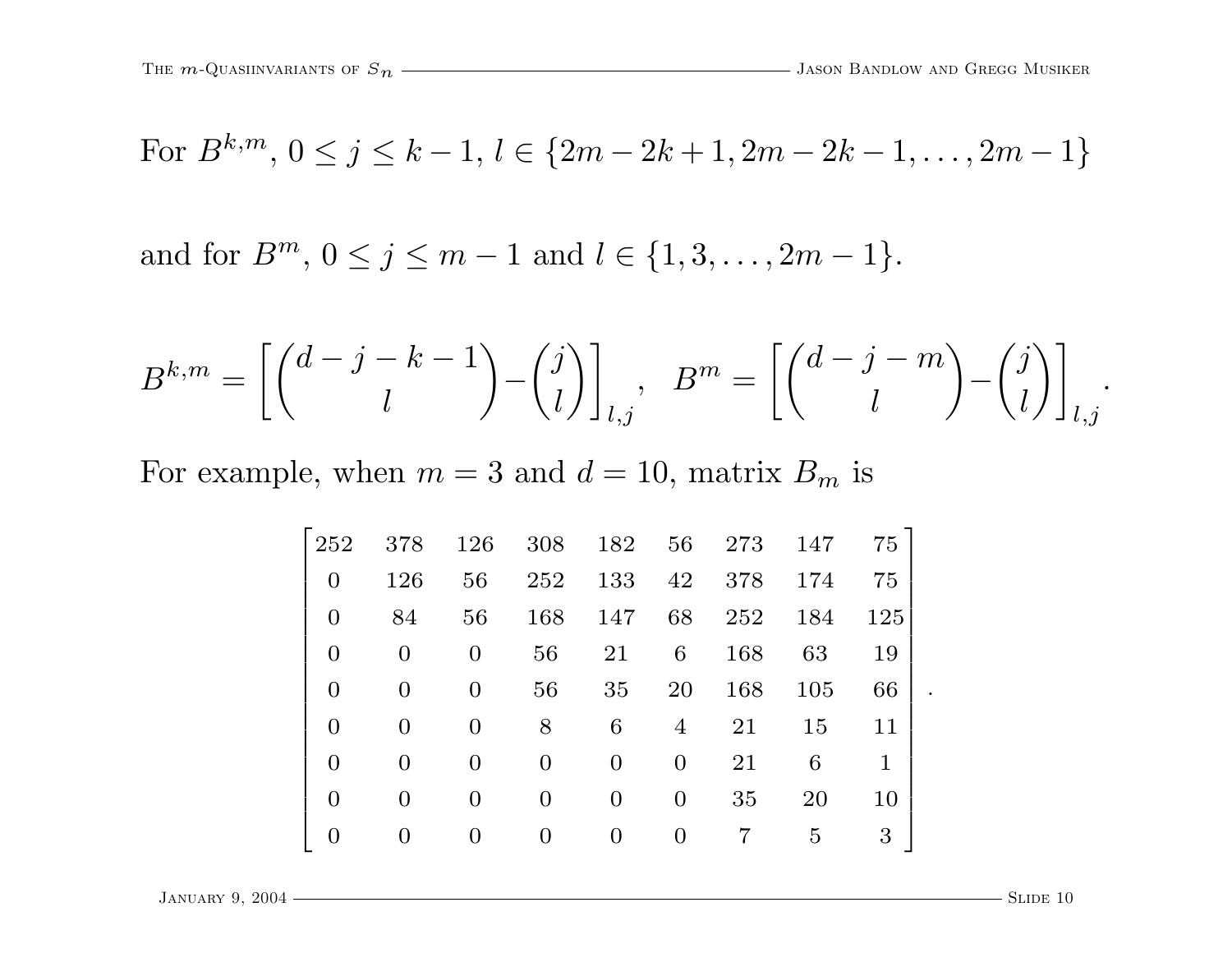We will show that each of the matrices  $B^{k,m}$  is nonsingular for the case  $d = 3m + 1$ . (A similar argument will hold for the other cases). Re-indexing gives

$$
B^{k,m} = \left| \binom{3m+3-k-i}{2m+1-2j} - \binom{i-1}{2m+1-2j} \right|_{i,j=1}^k.
$$

A literature search found no determinantal results for <sup>a</sup> matrix of differences of binomial coefficients where the tops were different and the bottoms the same.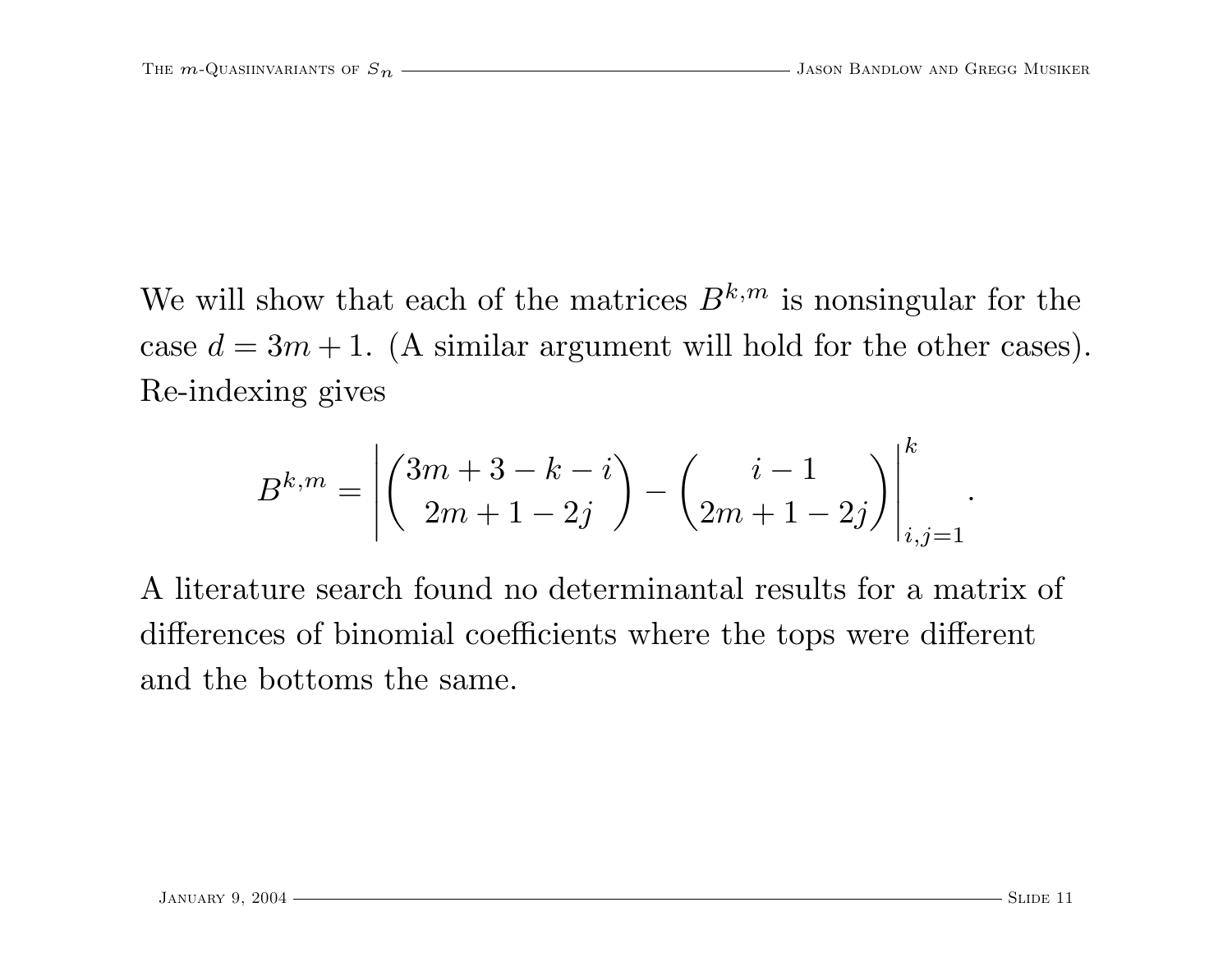We begin by considering <sup>a</sup> general form of the matrix, and factoring it. This factorization was suggested by an argument of Gessel and Viennot:

$$
\det \left| \begin{pmatrix} a_i \\ b_j \end{pmatrix} - \begin{pmatrix} c - a_i \\ b_j \end{pmatrix} \right|_{i,j=1}^k =
$$

$$
\det \left| \frac{\binom{c}{b_{k-i+1}}}{\binom{c}{a_{k-j+1}}} \cdot \left( \binom{c-b_{k-i+1}}{c-a_{k-j+1}} - \binom{c-b_{k-i+1}}{a_{k-j+1}} \right) \right|_{i,j=1}^k =
$$
  

$$
\frac{\binom{c}{b_1} \cdots \binom{c}{b_k}}{\binom{c}{a_1} \cdots \binom{c}{a_k}} \cdot \det \left| \binom{c-b_{k-i+1}}{c-a_{k-j+1}} - \binom{c-b_{k-i+1}}{a_{k-j+1}} \right|_{i,j=1}^k
$$

Notice that now the tops of the binomial coefficients are the same and the bottoms are different. This allows us to apply <sup>a</sup> generalization of <sup>a</sup> technique of Krattenthaler.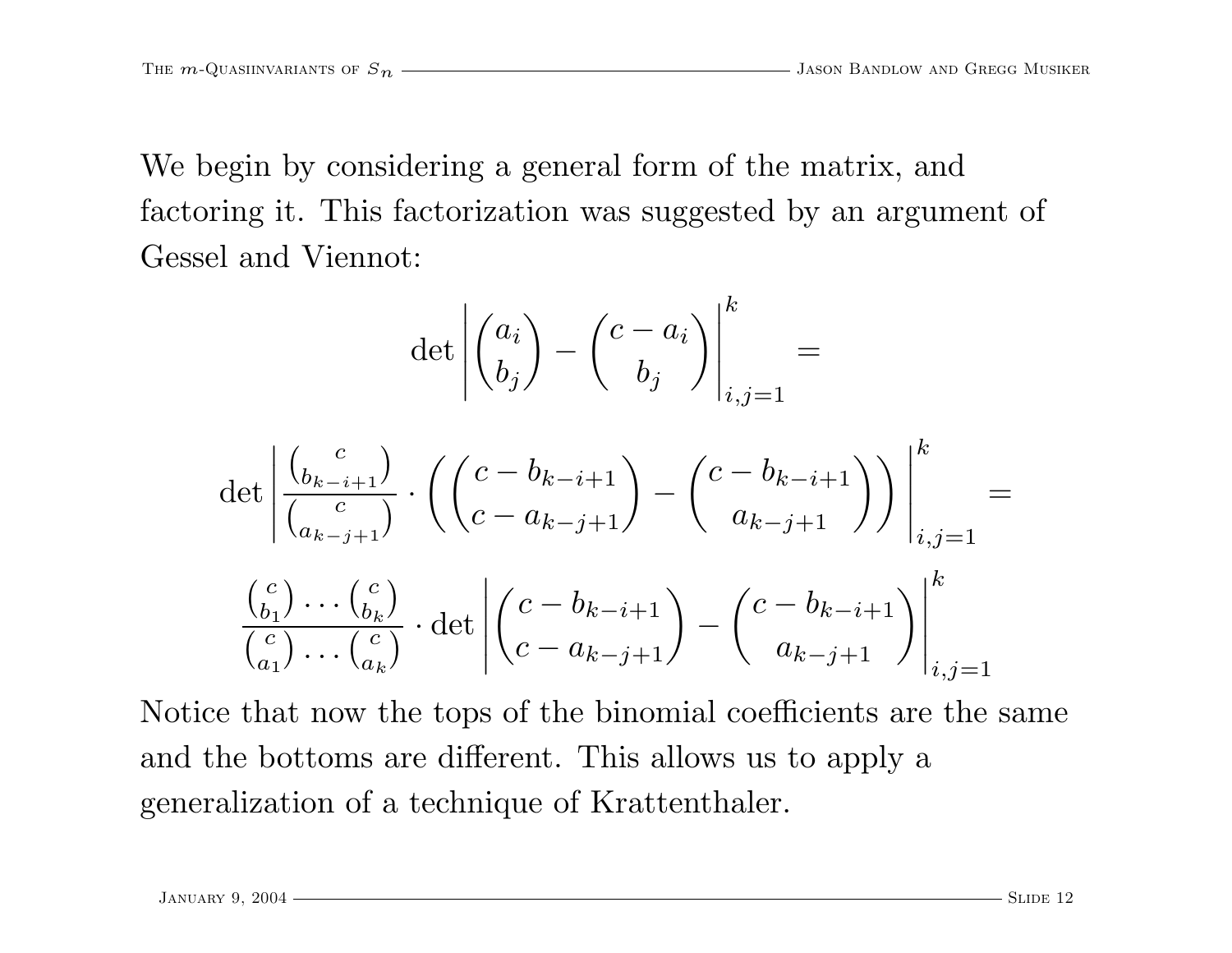## **Lemma 4** For any integers  $a, b, c, d, e$ , the determinant

$$
\det \left| \begin{pmatrix} a+bi \\ c+dj \end{pmatrix} - \begin{pmatrix} a+bi \\ e-dj \end{pmatrix} \right|_{i,j=1}^{n}
$$

is the number of families of non-intersecting lattice paths with NORTH and WEST steps only from the points  $\{(c+d, c+d), (c+2d, c+2d), \ldots (c+nd, c+nd)\}\ to\ the$ points  $\{(0, a + b), (0, a + 2b), \ldots, (0, a + nb)\}$  which avoid the line  $y = -x + (c + e)$ .

To show this, we first show that the number of paths from  $(c + jd, c + jd)$  to  $(0, a + ib)$  which avoid the line  $y = -x + (c + e)$  is  $\binom{a+bi}{c+di} - \binom{a+bi}{e-di}$ .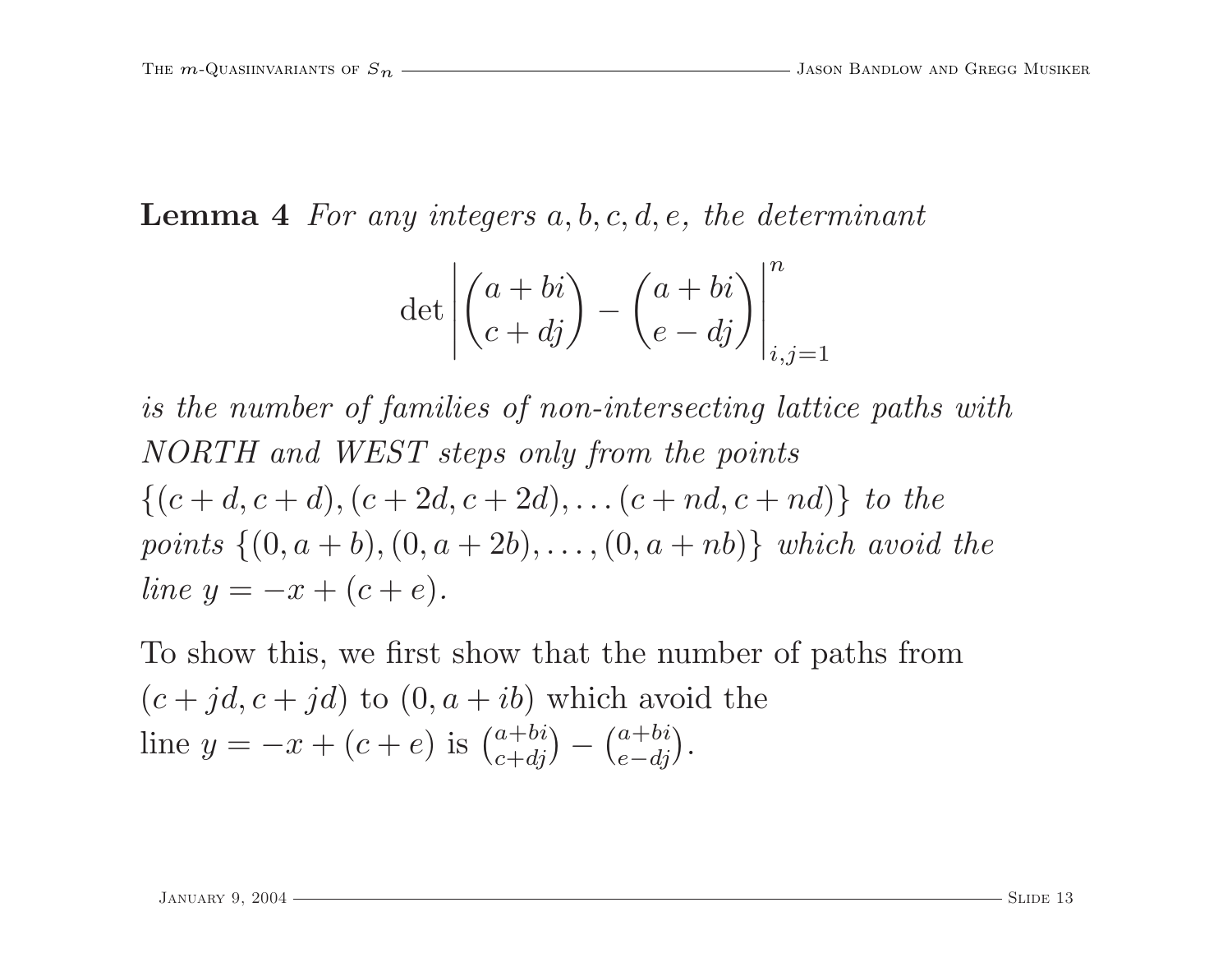

Figure 1: Counting paths from  $(c + jd, c + jd)$  to  $(0, a + ib)$ .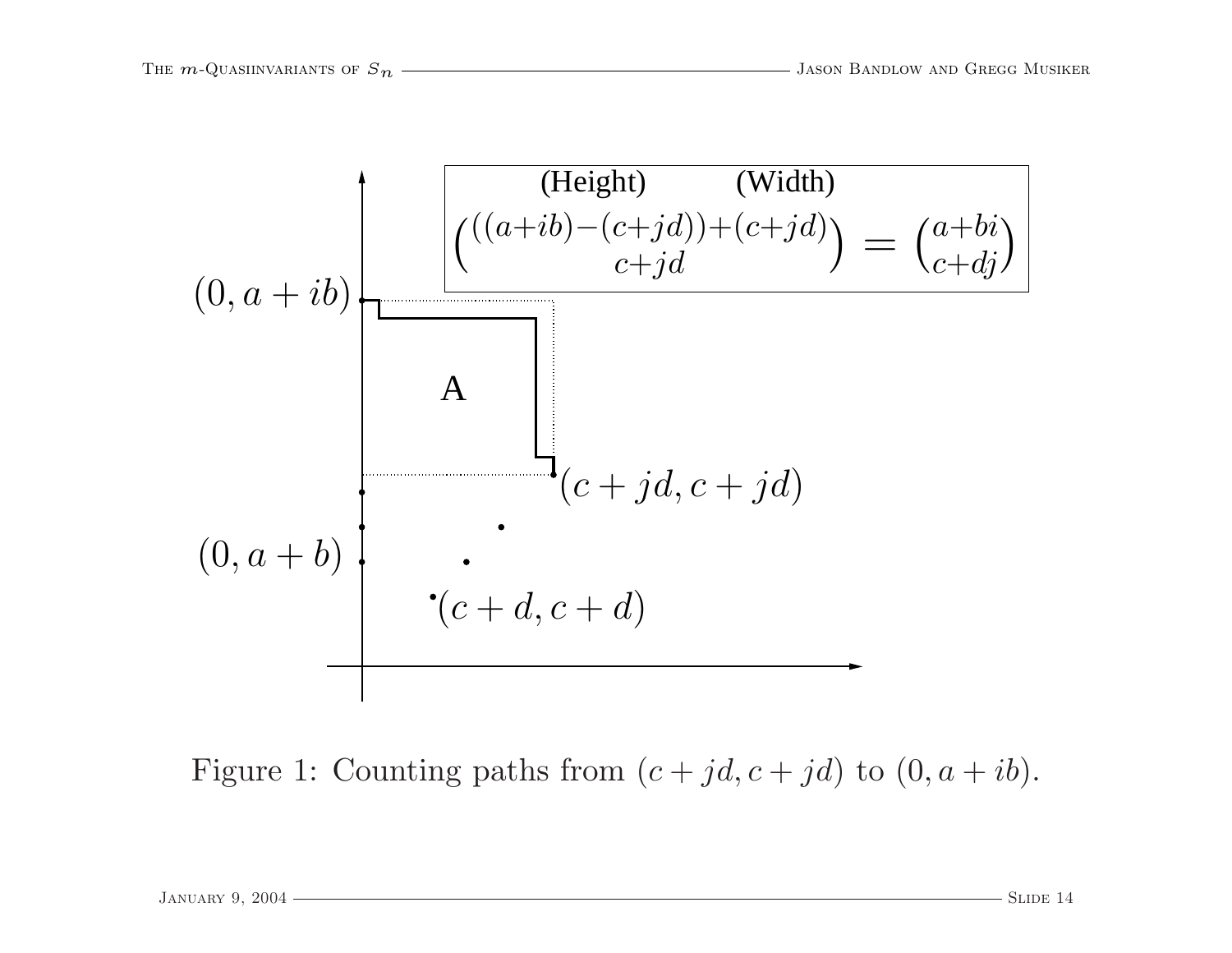

Figure 2: 'Bad' paths from  $(c + jd, c + jd)$  to  $(0, a + ib)$ .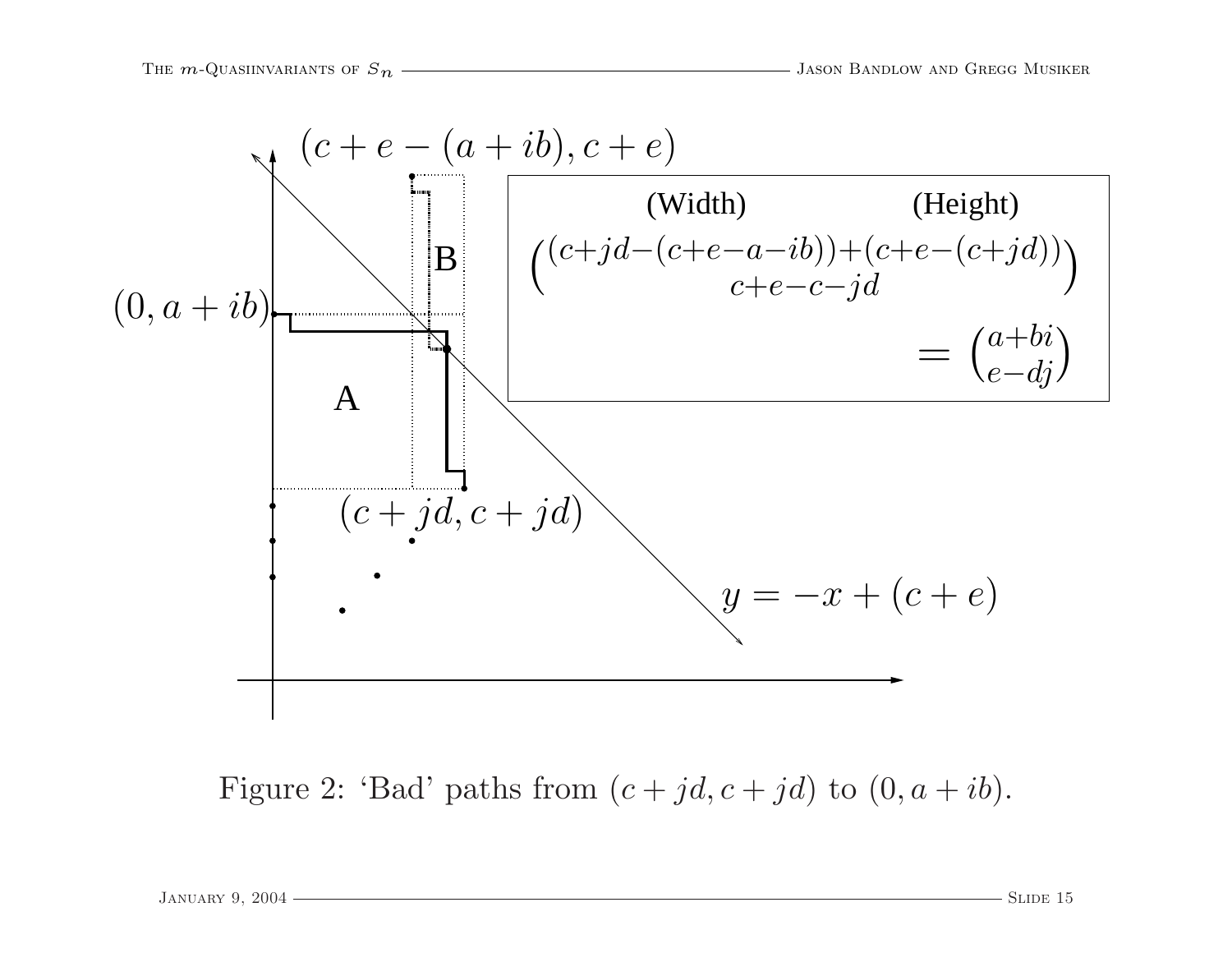This shown, the classical involution of Gessel and Viennot shows that when the entries of <sup>a</sup> matrix count paths, the determinant counts families of non-intersecting paths. Applying this involution to our determinant gives

$$
\det \left| \left( \begin{array}{c} 3m+3-k-i \\ 2m+1-2j \end{array} \right) - \left( \begin{array}{c} i-1 \\ 2m+1-2j \end{array} \right) \right|_{i,j=1}^{k} =
$$

$$
\frac{\left( \begin{array}{c} 3m+2-k \\ 2m-1 \end{array} \right) \left( \begin{array}{c} 3m+2-k \\ 2m-3 \end{array} \right) \cdots \left( \begin{array}{c} 3m+2-k \\ 2m-2k+1 \end{array} \right)}{\left( \begin{array}{c} 3m+2-k \\ 3m+2-k \end{array} \right) \left( \begin{array}{c} 3m+2-k \\ 3m-2k+3 \end{array} \right) \cdot |\mathcal{F}|}
$$

where  $\mathcal F$  is the set of families of non-intersecting paths from  $\{(0,0), (1, 1), \ldots, (k-1, k-1)\}\)$  to  $\{(0, m - k + 3), (0, m - k + 5), \ldots, (0, m + k + 1)\}\$  which stay below the line  $y = -x + 3m + 2 - k$ .

This is easily seen to be positive while  $m \geq k$ .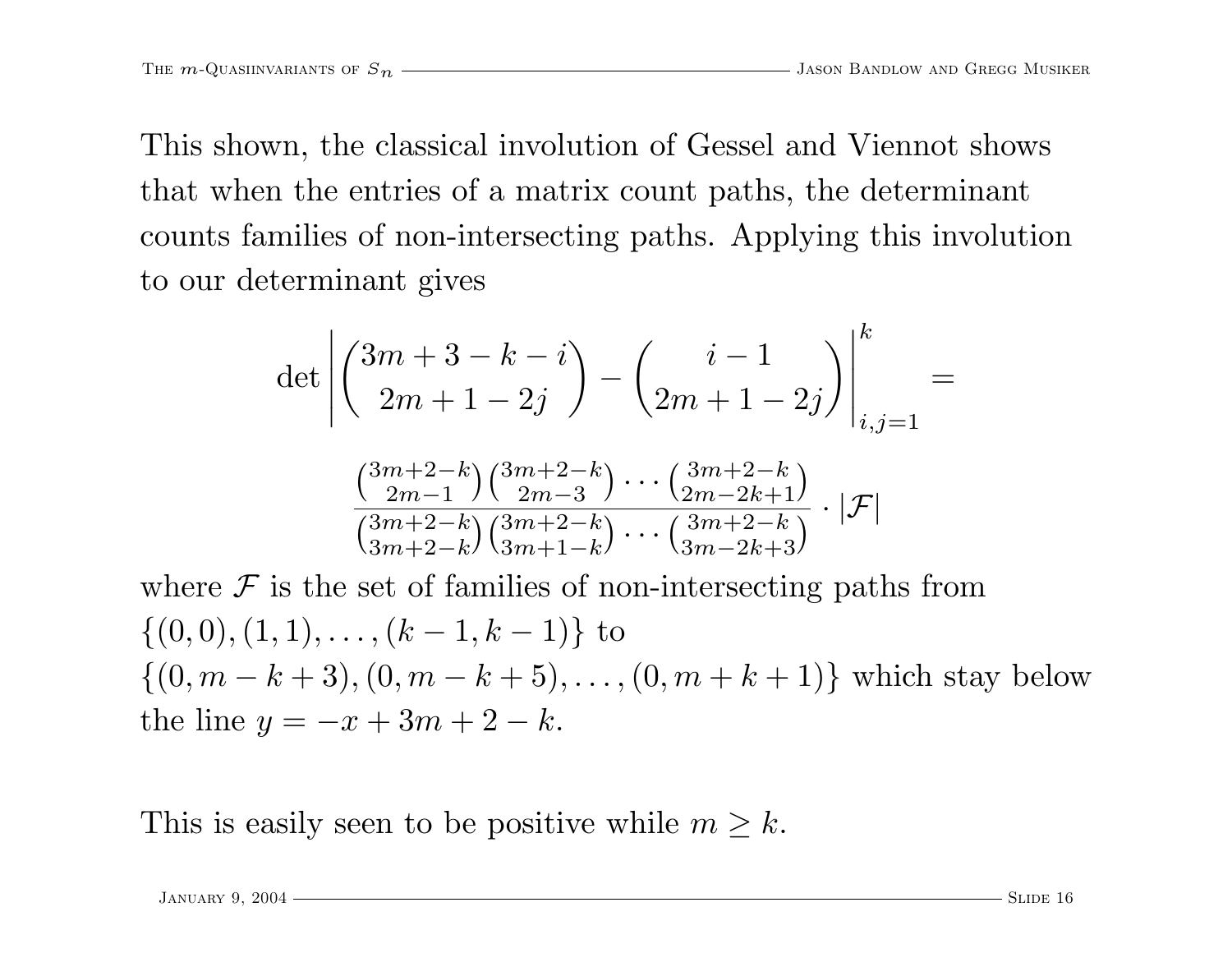Thus for  $d = 3m + 1$  or  $3m + 2$ , if we fix  $C_{[0,0]} = 1$  and solve the equations

$$
\sum_{0 \le j \le i \le m} A_{i,j,k,l} C_{[i,j]} = 0
$$

for appropriate k and l we will construct a unique element of  $QI_m$ of the form  $Q_d$ .

$$
Q_d = \sum_{0 \le i \le j \le m} C_{[i,j]} x_1^{d-i-j} m_{[i,j]}(x_2, x_3)
$$